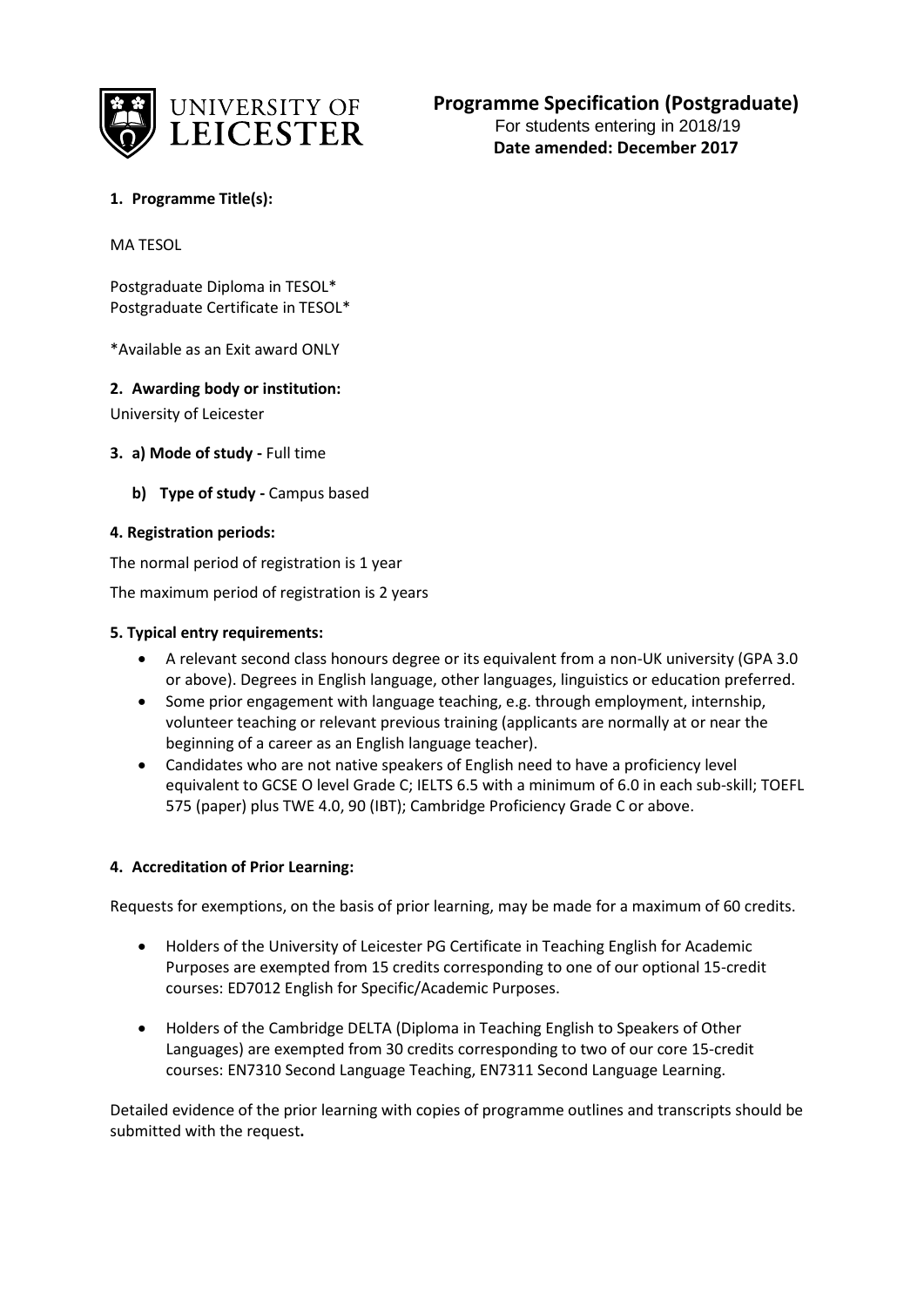### **6. Programme aims:**

The programme aims to:

- Provide participants with the opportunity to study the sub-disciplines of TESOL;
- Provide participants with theoretical foundations upon which sound TESOL practice is based;
- Develop participants' ability to reflect critically on practice.
- Develop students' ability to manage, reflect on and enhance their own learning;
- Provide students with opportunities to extend their range of transferable skills including study and research skills and teaching skills.

The general teaching aims of the *MA TESOL* programme are to:

- 1. Provide participants with the opportunity to study sub-disciplines that apply to TESOL: grammar awareness, phonology, and second language learning and teaching.
- 2. Provide an opportunity for participants to personalize and enrich their study programme through a choice of options.
- 3. Provide opportunities for intending teachers to study the practice of English teaching;
- 4. To provide participants with theoretical foundations upon which sound practice is based.

On successful completion students in *MA in TESOL* should be able to:

- 1. Display knowledge and understanding of the principles and practices of TESOL drawing on theory and research in TESOL;
- 2. Display knowledge of the description of English grammar and phonology;
- 3. Apply their knowledge to practice (e.g. in lesson planning or peer teaching).
- 4. Apply their knowledge and understanding to teaching and learning in their own educational setting;
- 5. Apply a range of research methods to the study of English in different contexts and the teaching and learning of English in different contexts;
- 6. Plan and conduct practitioner research in the field of TESOL or related field.

#### **7. Reference points used to inform the programme specification:**

- External Examiners' reports
- QAA subject review (http://www.qaa.ac.uk)
- QAA Framework for Higher Education Qualifications
- University of Leicester Learning and Teaching Strategy
- Graduate Survey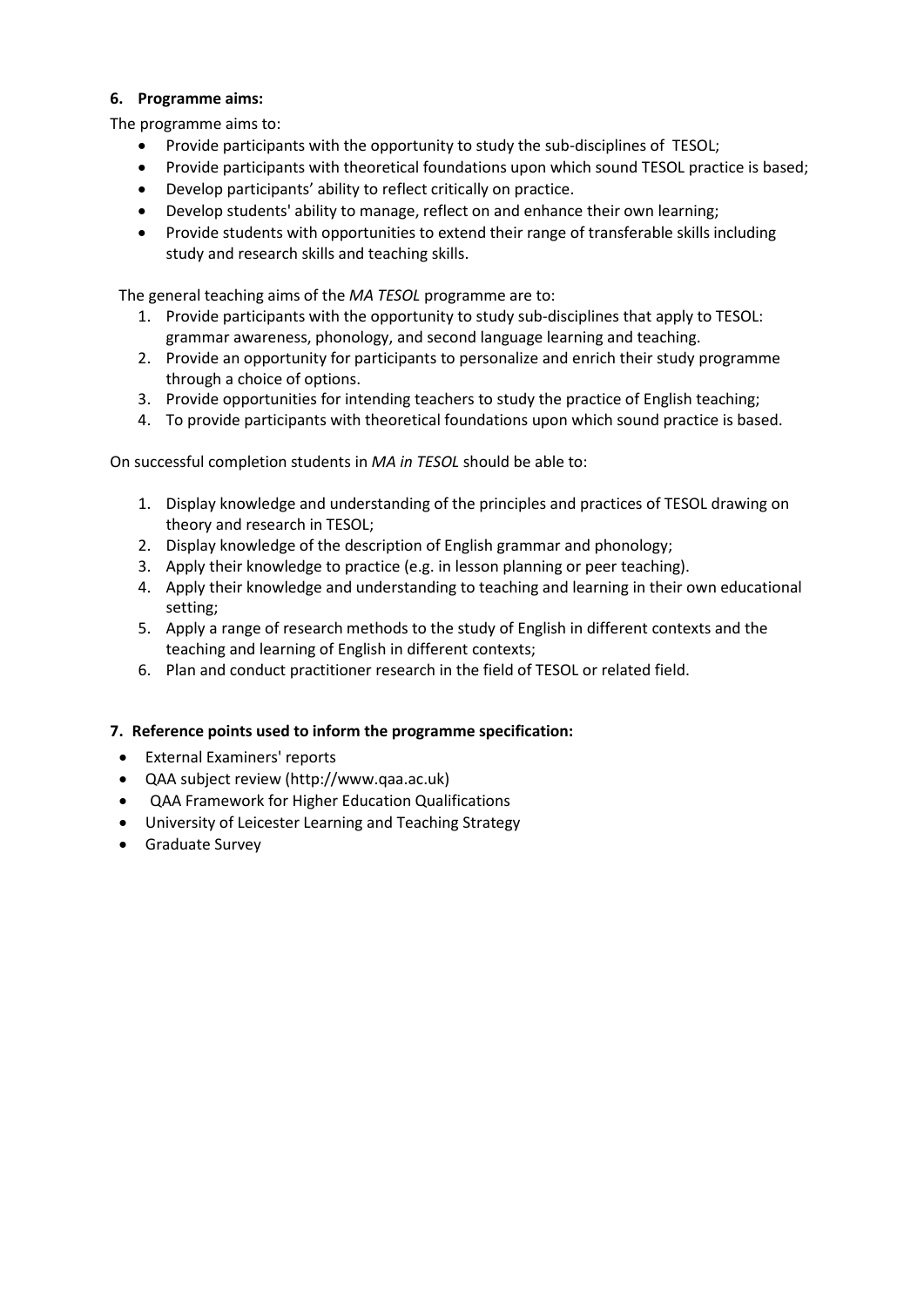## **8. Programme Outcomes:**

| <b>Outcomes</b><br>(a) Subject and Professional skills<br>Knowledge<br>Formative and summative<br>Ability to analyse and discuss<br>Lectures<br>the principles and practices of<br>Seminars<br>assessment, including:<br>TESOL drawing, where<br><b>Tutorials</b><br>appropriate, on theory and<br>Workshops<br>Formative assignment essay<br>research in Applied Linguistics<br>Directed reading<br>Graded assignments<br>covering disciplines that apply<br>Professional Enquiry/Dissertation<br>to TESOL: discourse, grammar,<br>Professional Enquiry Portfolio or<br>supervision<br>Induction programme<br>phonetics and phonology,<br>Dissertation<br>Blackboard (VLE) support site<br>Second Language learning and<br>teaching.<br>Ability to critically reflect on<br>Student discussion boards<br>their own and others' learning |
|------------------------------------------------------------------------------------------------------------------------------------------------------------------------------------------------------------------------------------------------------------------------------------------------------------------------------------------------------------------------------------------------------------------------------------------------------------------------------------------------------------------------------------------------------------------------------------------------------------------------------------------------------------------------------------------------------------------------------------------------------------------------------------------------------------------------------------------|
|                                                                                                                                                                                                                                                                                                                                                                                                                                                                                                                                                                                                                                                                                                                                                                                                                                          |
|                                                                                                                                                                                                                                                                                                                                                                                                                                                                                                                                                                                                                                                                                                                                                                                                                                          |
|                                                                                                                                                                                                                                                                                                                                                                                                                                                                                                                                                                                                                                                                                                                                                                                                                                          |
|                                                                                                                                                                                                                                                                                                                                                                                                                                                                                                                                                                                                                                                                                                                                                                                                                                          |
|                                                                                                                                                                                                                                                                                                                                                                                                                                                                                                                                                                                                                                                                                                                                                                                                                                          |
|                                                                                                                                                                                                                                                                                                                                                                                                                                                                                                                                                                                                                                                                                                                                                                                                                                          |
|                                                                                                                                                                                                                                                                                                                                                                                                                                                                                                                                                                                                                                                                                                                                                                                                                                          |
|                                                                                                                                                                                                                                                                                                                                                                                                                                                                                                                                                                                                                                                                                                                                                                                                                                          |
|                                                                                                                                                                                                                                                                                                                                                                                                                                                                                                                                                                                                                                                                                                                                                                                                                                          |
|                                                                                                                                                                                                                                                                                                                                                                                                                                                                                                                                                                                                                                                                                                                                                                                                                                          |
|                                                                                                                                                                                                                                                                                                                                                                                                                                                                                                                                                                                                                                                                                                                                                                                                                                          |
|                                                                                                                                                                                                                                                                                                                                                                                                                                                                                                                                                                                                                                                                                                                                                                                                                                          |
|                                                                                                                                                                                                                                                                                                                                                                                                                                                                                                                                                                                                                                                                                                                                                                                                                                          |
|                                                                                                                                                                                                                                                                                                                                                                                                                                                                                                                                                                                                                                                                                                                                                                                                                                          |
| and teaching.<br>Development of practical teaching                                                                                                                                                                                                                                                                                                                                                                                                                                                                                                                                                                                                                                                                                                                                                                                       |
| skills through learner diaries,                                                                                                                                                                                                                                                                                                                                                                                                                                                                                                                                                                                                                                                                                                                                                                                                          |
| teaching observation and peer,                                                                                                                                                                                                                                                                                                                                                                                                                                                                                                                                                                                                                                                                                                                                                                                                           |
| micro-teaching.                                                                                                                                                                                                                                                                                                                                                                                                                                                                                                                                                                                                                                                                                                                                                                                                                          |
| <b>Concepts</b>                                                                                                                                                                                                                                                                                                                                                                                                                                                                                                                                                                                                                                                                                                                                                                                                                          |
| Ability to describe the formal<br><b>Grammar and Phonology categories</b><br><b>Tests in Grammar and Phonology</b>                                                                                                                                                                                                                                                                                                                                                                                                                                                                                                                                                                                                                                                                                                                       |
| (i.e. syntactic and phonological)<br>and processes; related terminology<br>including analysis of a piece of                                                                                                                                                                                                                                                                                                                                                                                                                                                                                                                                                                                                                                                                                                                              |
| - through lectures, pre-session<br>features of English.<br>spoken or written discourse.                                                                                                                                                                                                                                                                                                                                                                                                                                                                                                                                                                                                                                                                                                                                                  |
| tasks, and workshops.                                                                                                                                                                                                                                                                                                                                                                                                                                                                                                                                                                                                                                                                                                                                                                                                                    |
| Ability to analyse observed<br>Pedagogical approaches and their<br>Literature based or small-scale                                                                                                                                                                                                                                                                                                                                                                                                                                                                                                                                                                                                                                                                                                                                       |
| learning and teaching.<br>underpinning theories, and theories<br>research projects on aspects of                                                                                                                                                                                                                                                                                                                                                                                                                                                                                                                                                                                                                                                                                                                                         |
| of language acquisition - through<br>Second Language Teaching and                                                                                                                                                                                                                                                                                                                                                                                                                                                                                                                                                                                                                                                                                                                                                                        |
| Analyse and discuss theories of<br>lectures, seminars, participant<br>Second Language Learning                                                                                                                                                                                                                                                                                                                                                                                                                                                                                                                                                                                                                                                                                                                                           |
| second language teaching and<br>observation (Languages @                                                                                                                                                                                                                                                                                                                                                                                                                                                                                                                                                                                                                                                                                                                                                                                 |
| second language acquisition.<br>Leicester), lesson observation, peer<br>Professional Enquiry or                                                                                                                                                                                                                                                                                                                                                                                                                                                                                                                                                                                                                                                                                                                                          |
| teaching.<br>Dissertation.                                                                                                                                                                                                                                                                                                                                                                                                                                                                                                                                                                                                                                                                                                                                                                                                               |
|                                                                                                                                                                                                                                                                                                                                                                                                                                                                                                                                                                                                                                                                                                                                                                                                                                          |
|                                                                                                                                                                                                                                                                                                                                                                                                                                                                                                                                                                                                                                                                                                                                                                                                                                          |
| <b>Techniques</b>                                                                                                                                                                                                                                                                                                                                                                                                                                                                                                                                                                                                                                                                                                                                                                                                                        |
| Development of the analytical<br>Use of phonemic and models of<br>Assessed analyses of samples of                                                                                                                                                                                                                                                                                                                                                                                                                                                                                                                                                                                                                                                                                                                                        |
| spoken or written language. (Tests;<br>skills used by linguists to<br>grammatical analysis.                                                                                                                                                                                                                                                                                                                                                                                                                                                                                                                                                                                                                                                                                                                                              |
| describe language form.<br>assignments)<br>Optionally: Ability to analyse<br>For example, thematic analysis or                                                                                                                                                                                                                                                                                                                                                                                                                                                                                                                                                                                                                                                                                                                           |
| the role and use of English in<br>Discourse Analysis.                                                                                                                                                                                                                                                                                                                                                                                                                                                                                                                                                                                                                                                                                                                                                                                    |
| context (social, political,                                                                                                                                                                                                                                                                                                                                                                                                                                                                                                                                                                                                                                                                                                                                                                                                              |
| cultural, professional etc.).                                                                                                                                                                                                                                                                                                                                                                                                                                                                                                                                                                                                                                                                                                                                                                                                            |
| <b>Critical analysis</b>                                                                                                                                                                                                                                                                                                                                                                                                                                                                                                                                                                                                                                                                                                                                                                                                                 |
| Ability to analyse and critique<br>Seminars involving critical debate<br>Development of a critical                                                                                                                                                                                                                                                                                                                                                                                                                                                                                                                                                                                                                                                                                                                                       |
| relevant arguments, debates<br>based on pre-class reading.<br>argument in essays and final                                                                                                                                                                                                                                                                                                                                                                                                                                                                                                                                                                                                                                                                                                                                               |
| and points of view in areas of<br>Professional Enquiry or<br>Individual and group tutorials                                                                                                                                                                                                                                                                                                                                                                                                                                                                                                                                                                                                                                                                                                                                              |
| Dissertation.<br>TESOL.<br>analysing aspects of Applied                                                                                                                                                                                                                                                                                                                                                                                                                                                                                                                                                                                                                                                                                                                                                                                  |
| Linguistics/TESOL.                                                                                                                                                                                                                                                                                                                                                                                                                                                                                                                                                                                                                                                                                                                                                                                                                       |
| Formative feedback on<br>Critically evaluate the                                                                                                                                                                                                                                                                                                                                                                                                                                                                                                                                                                                                                                                                                                                                                                                         |
| relationship between theory<br>assignments.                                                                                                                                                                                                                                                                                                                                                                                                                                                                                                                                                                                                                                                                                                                                                                                              |
| Online discussion with personal<br>and TESOL practice.                                                                                                                                                                                                                                                                                                                                                                                                                                                                                                                                                                                                                                                                                                                                                                                   |
| tutor regarding assignment outlines                                                                                                                                                                                                                                                                                                                                                                                                                                                                                                                                                                                                                                                                                                                                                                                                      |
| and tasks.                                                                                                                                                                                                                                                                                                                                                                                                                                                                                                                                                                                                                                                                                                                                                                                                                               |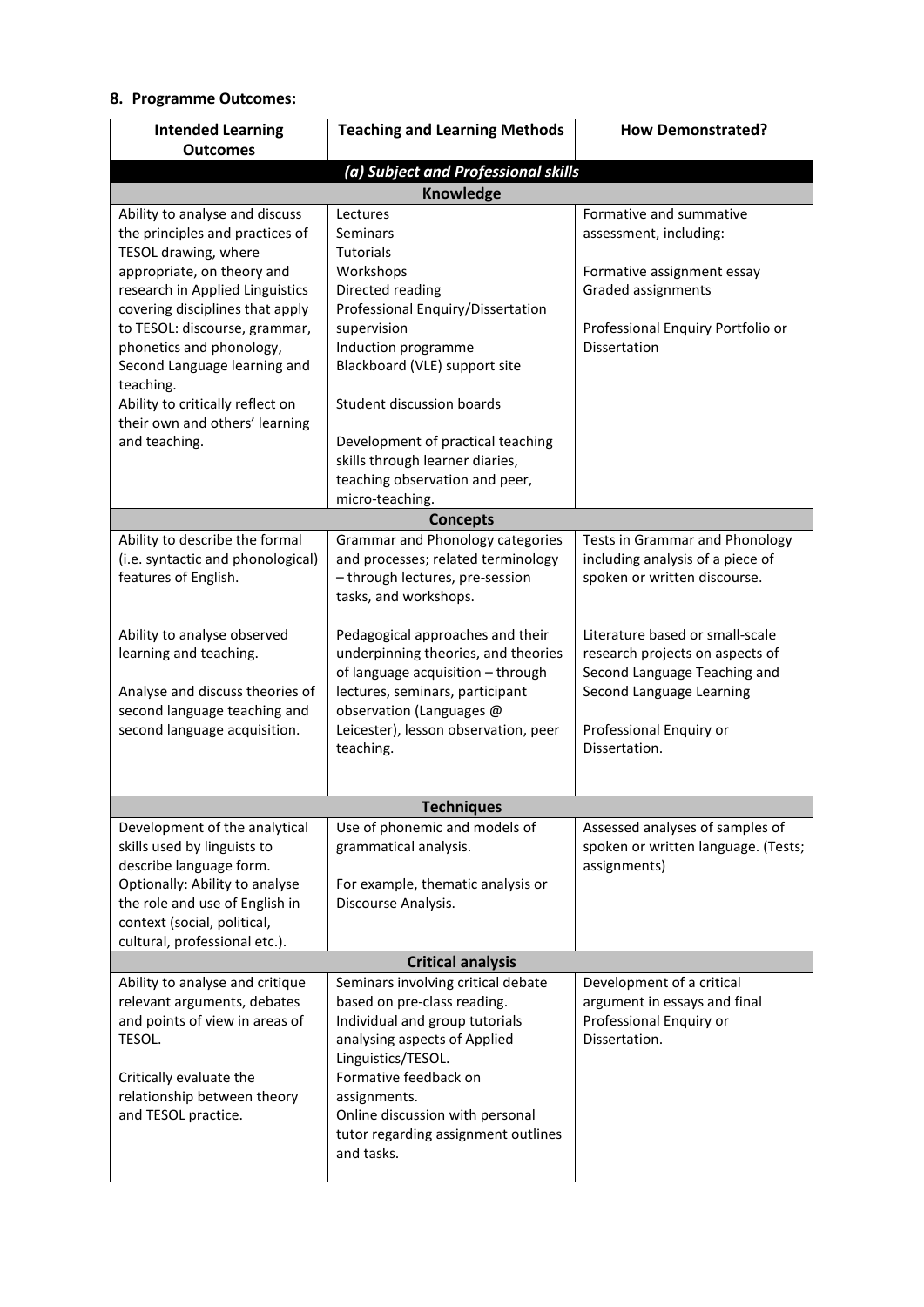| <b>Intended Learning</b><br><b>Outcomes</b>                                                                                                                                                                                                                                                                                                  | <b>Teaching and Learning Methods</b><br><b>How Demonstrated?</b>                                                                                                                                                                                                                                                                                                                                                                                                                                    |                                                                                                                                                                                                                                    |  |  |  |  |  |  |
|----------------------------------------------------------------------------------------------------------------------------------------------------------------------------------------------------------------------------------------------------------------------------------------------------------------------------------------------|-----------------------------------------------------------------------------------------------------------------------------------------------------------------------------------------------------------------------------------------------------------------------------------------------------------------------------------------------------------------------------------------------------------------------------------------------------------------------------------------------------|------------------------------------------------------------------------------------------------------------------------------------------------------------------------------------------------------------------------------------|--|--|--|--|--|--|
| Presentation                                                                                                                                                                                                                                                                                                                                 |                                                                                                                                                                                                                                                                                                                                                                                                                                                                                                     |                                                                                                                                                                                                                                    |  |  |  |  |  |  |
| Produce articulate, fluent and<br>well-structured assignments.<br>Show accurate and appropriate<br>handling of references and<br>sources.<br>Show ability to present work<br>clearly and appropriately.                                                                                                                                      | Study guides and induction to<br>Good organisation and<br>support development of academic<br>presentation, including use of<br>tables and graphs etc., are specific<br>literacy.<br>Formative feedback on a<br>aspects of our formal marking<br>referencing task in Semester 1.<br>criteria in all assignments.<br>Formative feedback on all<br>assignments.<br>Assignment seminar at the end of<br>each module.<br>Tailored language support delivered<br>by ELTU.                                 |                                                                                                                                                                                                                                    |  |  |  |  |  |  |
|                                                                                                                                                                                                                                                                                                                                              | <b>Appraisal of evidence</b>                                                                                                                                                                                                                                                                                                                                                                                                                                                                        |                                                                                                                                                                                                                                    |  |  |  |  |  |  |
| Ability to formulate research<br>questions that are appropriate<br>and properly defined.<br>Provide evidence of systematic<br>enquiry.<br>Discuss and justify research<br>methods used.<br>Present and analyse data<br>clearly and accurately.<br>Show awareness of possible<br>limitations to the study and<br>alternative interpretations. | Research Methods training is<br>provided before students begin<br>work on their Professional Enquiry<br>or Dissertation.<br>The Second Language Learning<br>module gives opportunities for<br>small-scale empirical research.<br>Some of the optional courses<br>provide opportunities for research<br>on language use e.g. through<br>sociolinguistic surveys or use of<br>corpora in preparation for the<br>PE/Dissertation.<br>Supervisor provides tutorial support<br>at PE/Dissertation stage. | <b>Extended essays and Professional</b><br>Enquiry or Dissertation, at the<br>proposal and outline stages as well<br>as in their final submitted form.                                                                             |  |  |  |  |  |  |
|                                                                                                                                                                                                                                                                                                                                              | (b) Transferable skills                                                                                                                                                                                                                                                                                                                                                                                                                                                                             |                                                                                                                                                                                                                                    |  |  |  |  |  |  |
| Communicative and<br>intercultural competence.<br>The ability to apply the skills<br>and knowledge gained to their<br>own teaching contexts.                                                                                                                                                                                                 | <b>Research skills</b><br>Research Methods training.<br>Reflective practitioner research<br>skills are developed through learner<br>diaries, observation and subsequent<br>analysis in discussion with peers<br>from a range of backgrounds, from<br>different parts of the world and<br>with different first languages.<br>Supervisor guidance for Professional<br>Enquiry/Dissertation.                                                                                                           | Assignment essays and reports for<br>Materials and Lesson Planning,<br>and Reflections on Learning &<br>Teaching.<br>Participation in group tasks,<br>including peer teaching.<br>Poster presentation for<br>Professional Enquiry. |  |  |  |  |  |  |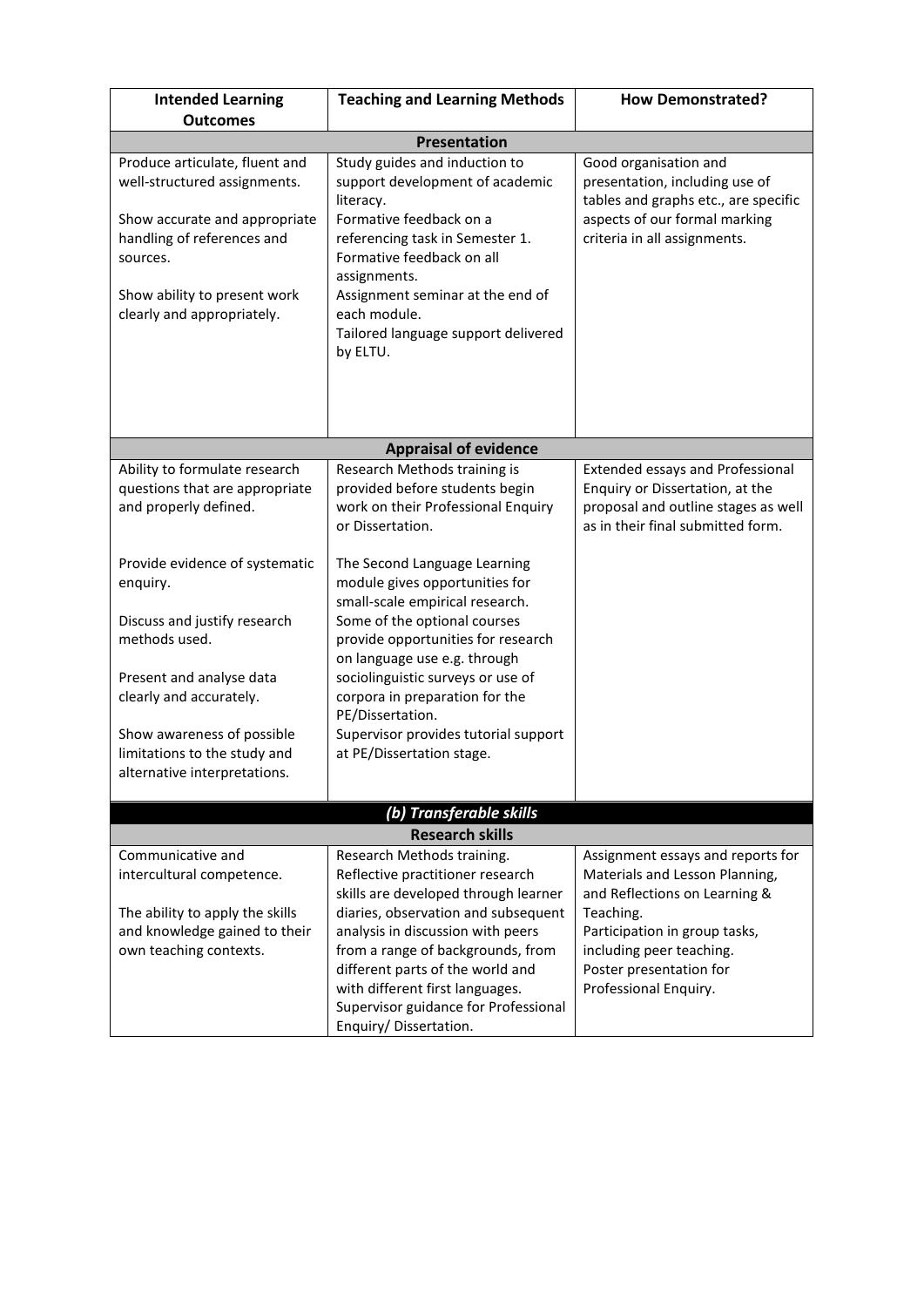| <b>Intended Learning</b>                                                                                                                                  | <b>Teaching and Learning Methods</b>                                                                                                                                                                                                                                      | <b>How Demonstrated?</b>                                                                                                                                                                                                                |
|-----------------------------------------------------------------------------------------------------------------------------------------------------------|---------------------------------------------------------------------------------------------------------------------------------------------------------------------------------------------------------------------------------------------------------------------------|-----------------------------------------------------------------------------------------------------------------------------------------------------------------------------------------------------------------------------------------|
| <b>Outcomes</b>                                                                                                                                           |                                                                                                                                                                                                                                                                           |                                                                                                                                                                                                                                         |
|                                                                                                                                                           | <b>Communication skills</b>                                                                                                                                                                                                                                               |                                                                                                                                                                                                                                         |
| Constructing and managing a<br>spoken argument.<br>Communicating effectively and<br>fluently in speech.                                                   | Seminar debates and student<br>presentations, e.g. reading group<br>seminars and poster presentation.<br>Analysis of classroom discourse.                                                                                                                                 | Formative assessment of peer<br>teaching.<br>Production and presentation of<br>poster.<br>Workshop participation, e.g. in the                                                                                                           |
| Analyse and discuss the<br>dynamics of oral<br>communication.                                                                                             |                                                                                                                                                                                                                                                                           | Grammar Awareness module<br>(EN7312)                                                                                                                                                                                                    |
| Communicating effectively and<br>fluently in writing.                                                                                                     | Induction course in academic<br>writing<br>Introduction to IT tools (eg Endnote)                                                                                                                                                                                          | Formative assignment focuses on<br>writing skills.                                                                                                                                                                                      |
| Using the appropriate register<br>and style and proper<br>referencing when writing                                                                        | for referencing.<br>Academic writing training scheduled                                                                                                                                                                                                                   | Tutorial advice offered on outlines<br>of assignments.                                                                                                                                                                                  |
| essays, assignments and<br>dissertations.                                                                                                                 | on Wednesday afternoons,<br>provided by ELTU and available to<br>international students.<br><b>Student Learning Centre advice</b><br>publicised.                                                                                                                          | Written assignments required in<br>each module.                                                                                                                                                                                         |
|                                                                                                                                                           | Blackboard course site provides<br>additional resources to support the<br>development of effective academic<br>writing.                                                                                                                                                   |                                                                                                                                                                                                                                         |
|                                                                                                                                                           | Data presentation                                                                                                                                                                                                                                                         |                                                                                                                                                                                                                                         |
| Demonstrate a command of<br>quantitative research methods<br>and their uses in areas such as<br>language testing and Second<br>Language Learning.         | Online tutorial in SPSS available<br>through Blackboard (see earlier<br>comment)<br>Research Methods sessions and<br>reading groups.                                                                                                                                      | In Professional Enquiry or<br>Dissertation, as well as in any<br>empirical research for<br>assignments, students may analyse<br>data through SPSS or Excel.                                                                             |
|                                                                                                                                                           | <b>Information technology</b>                                                                                                                                                                                                                                             |                                                                                                                                                                                                                                         |
| Ability to use phonetic font<br>software and other linguistics-<br>related software (eg British<br>National Corpus, Wordsmith                             | Their use is demonstrated and<br>practised in e.g. Phonology &<br>Pronunciation and Corpus<br>Linguistics.                                                                                                                                                                | Students are expected to make use<br>of the IPA fonts in the Phonology<br>test.                                                                                                                                                         |
| Tools, Oxford Text Archive).                                                                                                                              | Research Methods training in basic<br>use of linguistic corpora.<br>Optional course on Corpus<br>Linguistics.                                                                                                                                                             | Students may submit assignments<br>drawing on electronic tools and<br>corpora, as appropriate, in a range<br>of assignments.                                                                                                            |
|                                                                                                                                                           | <b>Problem solving</b>                                                                                                                                                                                                                                                    |                                                                                                                                                                                                                                         |
| Ability to identify and reflect on<br>common learning and teaching<br>problems in ELT.<br>Ability to identify and reflect on<br>cultural problems in ELT. | Second Language Teaching and<br>Second Language Learning address<br>key issues and debates in ELT.<br>Students reflect on their own and<br>others' learning and teaching<br>through participation/diaries<br>(Languages @ Leicester) and<br>teaching observation reports. | Assignments on relevant courses<br>are expected to reflect on and<br>critically discuss problems and<br>issues in ELT. Most assignments<br>finish with an 'implications' section<br>related to a specific context/group<br>of learners. |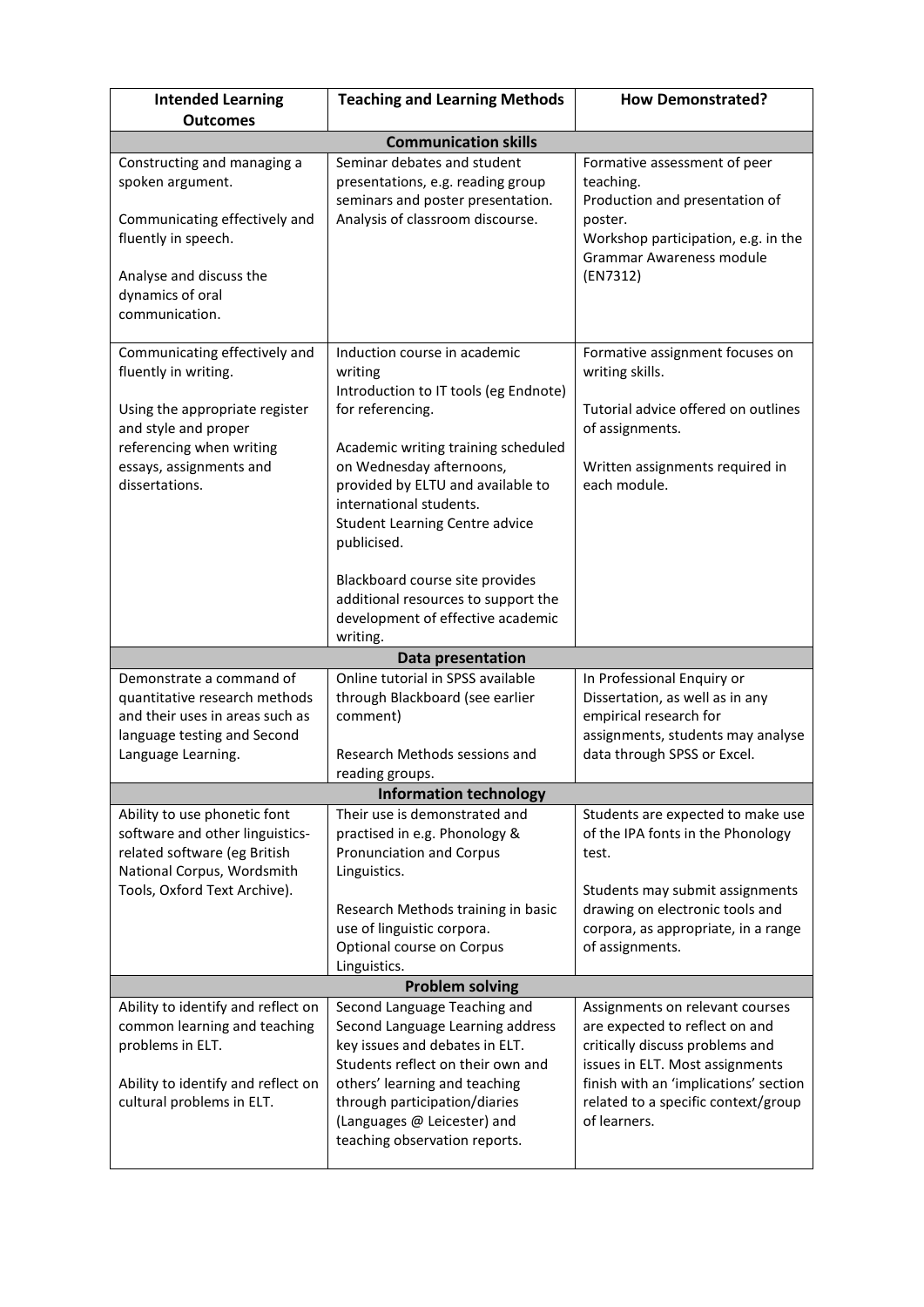| <b>Intended Learning</b>                                                                                                                                                                                                                                                                                                                                   | <b>Teaching and Learning Methods</b>                                                                                                                                                                                                                                                                                                                                                          | <b>How Demonstrated?</b>                                                                                                                                                                                                                                                          |  |  |  |  |  |
|------------------------------------------------------------------------------------------------------------------------------------------------------------------------------------------------------------------------------------------------------------------------------------------------------------------------------------------------------------|-----------------------------------------------------------------------------------------------------------------------------------------------------------------------------------------------------------------------------------------------------------------------------------------------------------------------------------------------------------------------------------------------|-----------------------------------------------------------------------------------------------------------------------------------------------------------------------------------------------------------------------------------------------------------------------------------|--|--|--|--|--|
| <b>Outcomes</b>                                                                                                                                                                                                                                                                                                                                            |                                                                                                                                                                                                                                                                                                                                                                                               |                                                                                                                                                                                                                                                                                   |  |  |  |  |  |
| <b>Working relationships</b>                                                                                                                                                                                                                                                                                                                               |                                                                                                                                                                                                                                                                                                                                                                                               |                                                                                                                                                                                                                                                                                   |  |  |  |  |  |
| Ability to communicate and<br>work effectively in small<br>groups.<br>Show willingness to learn from<br>other ELT professionals                                                                                                                                                                                                                            | Group work in workshops/seminars<br>Course specific Discussion Forum in<br>Blackboard (CB)                                                                                                                                                                                                                                                                                                    | Informal assessment of students'<br>effectiveness in group activities.<br>Professional Enquiries frequently<br>involve surveying, interviewing<br>and/or observing experienced<br>teaching professionals.                                                                         |  |  |  |  |  |
|                                                                                                                                                                                                                                                                                                                                                            |                                                                                                                                                                                                                                                                                                                                                                                               |                                                                                                                                                                                                                                                                                   |  |  |  |  |  |
|                                                                                                                                                                                                                                                                                                                                                            | <b>Managing learning</b>                                                                                                                                                                                                                                                                                                                                                                      |                                                                                                                                                                                                                                                                                   |  |  |  |  |  |
| Show ability to work<br>independently, demonstrating<br>initiative, self-organization and<br>time-management.<br>Show ability to manage their<br>learning self-critically.<br>Ability to acquire complex<br>linguistic information of diverse<br>kinds, from a variety of sources<br>(libraries, WWW, CD-ROMs,<br>corpora, discussions with peers<br>etc). | Tutorial support in time<br>management and planning of<br>assignments.<br>Induction session on the use of the<br>library and electronic resources.<br>Blackboard support on the<br>university's website.<br>Support on handling information<br>(e.g. how to access online journals)<br>through induction and study skills<br>sessions.                                                        | Tutor reports on student progress.<br>Course evaluation forms and<br>staff/student committee meetings<br>enable monitoring how students<br>see their own success in these<br>areas.<br>Organisation and presentation of<br>information is assessed in all<br>written assignments. |  |  |  |  |  |
|                                                                                                                                                                                                                                                                                                                                                            |                                                                                                                                                                                                                                                                                                                                                                                               |                                                                                                                                                                                                                                                                                   |  |  |  |  |  |
|                                                                                                                                                                                                                                                                                                                                                            | <b>Career management</b>                                                                                                                                                                                                                                                                                                                                                                      |                                                                                                                                                                                                                                                                                   |  |  |  |  |  |
| Develop an awareness of<br>teacher identities, changes in<br>career path, and reflective<br>practitioner skills.                                                                                                                                                                                                                                           | A 'Purposes and Priorities' session in<br>induction week deals with goal<br>setting and aspirations.<br>Students have the opportunity to<br>choose two optional courses (30<br>credits) in accordance with their<br>own goals and aspirations.<br>A 'Professional Lives in ELT' session<br>is organised in Semester 2 and<br>focuses on a range of post-course<br>professional opportunities. | Option module: CPD for English<br>language Teachers<br>The Professional Enquiry report<br>and commentary offers a focus on<br>the writer's own professional<br>development needs and plans                                                                                        |  |  |  |  |  |

## 9. **Special features:**

• The MA TESOL programme is designed around six core modules delivered in semesters 1 and 2 that equip students with substantial knowledge and skills in key areas of TESOL theory and practice. Prior to the first written assessment, students complete a formative writing task. This allows for the practice of academic writing skills and opportunities to gain valuable feedback from a personal tutor. The programme also allows students to specialise through the selection of two optional modules and a dissertation or professional enquiry on a topic area of choice. This level of choice means that students have opportunities to progress through the programme in a manner that reflects their own priorities and developing interests. Prior to work on the dissertation or professional enquiry in Semester 2, a series of research methods seminars are organised which aim to develop core research knowledge and skills. For those students who select the professional enquiry route, a mini-conference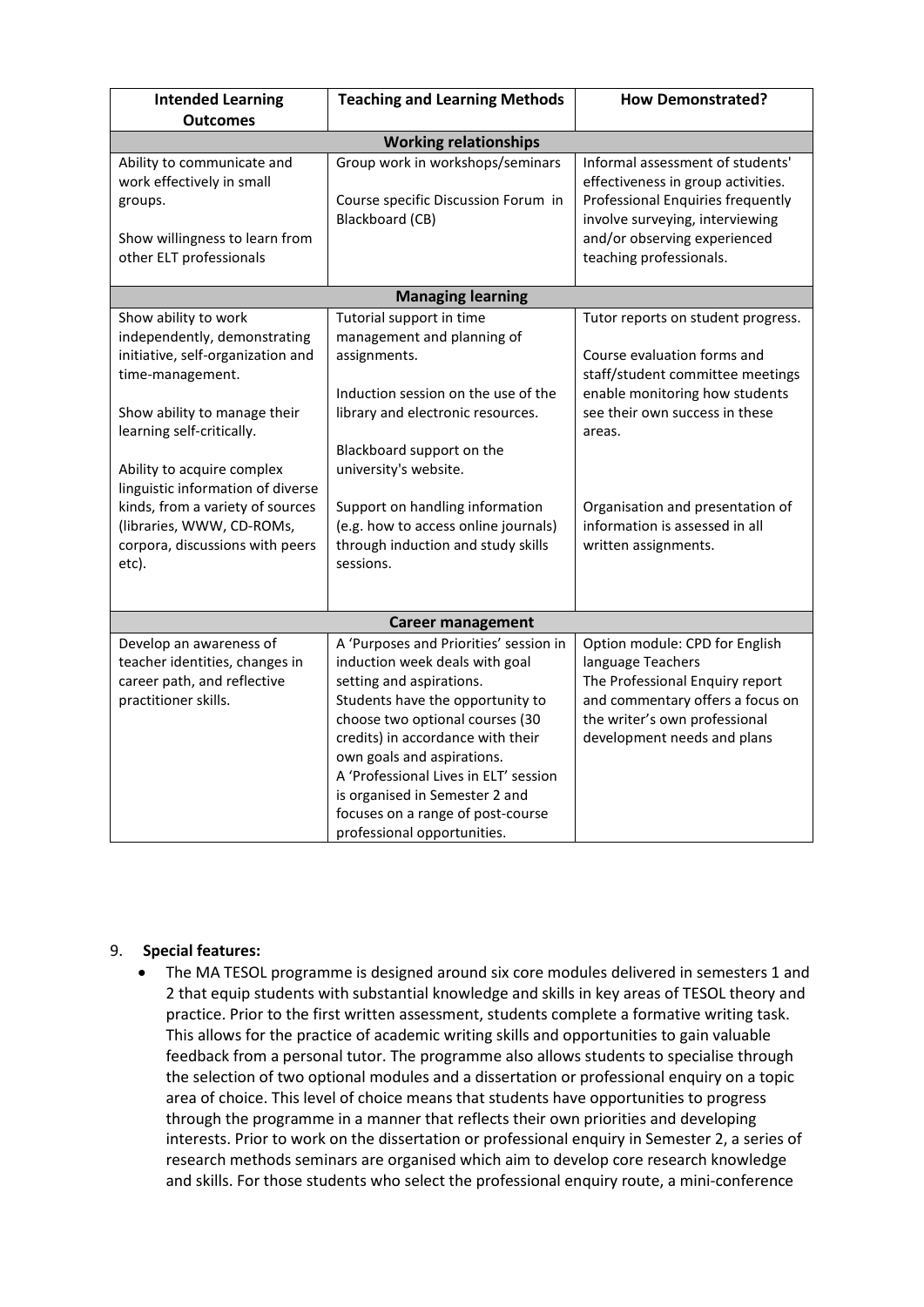event is organised in Semester 2. This allows students to gain valuable formative feedback on their research plans.

- The MA TESOL is campus-based. Occasionally it may draw on parallel courses on the distance learning degree.
- The MA combines a theoretical grounding in TESOL with a focus on pedagogical application to English Language Teaching, rather than concentrating solely on one or the other.
- Communicative Language Teaching in Action (EN7308) and Reflections on Language Teaching & Learning (EN7309) enable intending entrants to the English language teaching profession to study at Masters level more theoretical modules while developing practical observation and teaching skills and demonstrating the ability to reflect on and evaluate teaching and learning events.
- The wide range of available option modules enables students to specialise in a chosen area.
- MA TESOL students can choose to submit a *dissertation* or a *Professional Enquiry Project.*
- A student who takes Language Testing and Assessment 1 and 2, and also does their dissertation or professional enquiry on a language testing related topic may be awarded an MA in TESOL with Language Testing.

## **10. Indications of programme quality:**

• The external examiner for the campus version of the current MATESOL programme has expressed their satisfaction and complimented the team on a number of points, including the quality of written feedback on students assignments, the fact that students with potentially very different entry points can all learn from the programmes, and the handling of the challenge of the growing numbers of overseas students.

# **11. Scheme of Assessment**

This programme follows the regulations governing taught postgraduate programmes of study.

## **12. Progression points**

In cases where a student has failed to meet a requirement to progress he or she will be required to withdraw from the course - this situation is monitored on an ongoing basis by the Programme Administrator and Programme Leader - and a recommendation will be made to the Board of Examiners for an intermediate award where appropriate.

## **13. Rules relating to re-sits or re-submissions:**

Students can only resubmit in 60 credits of the course. All resubmissions in the taught modules must be completed before progression to the Professional Enquiry/ Dissertation.

## 14. **Additional information** [e.g. timetable for admissions]

There is only one entry point, at the beginning of the academic year.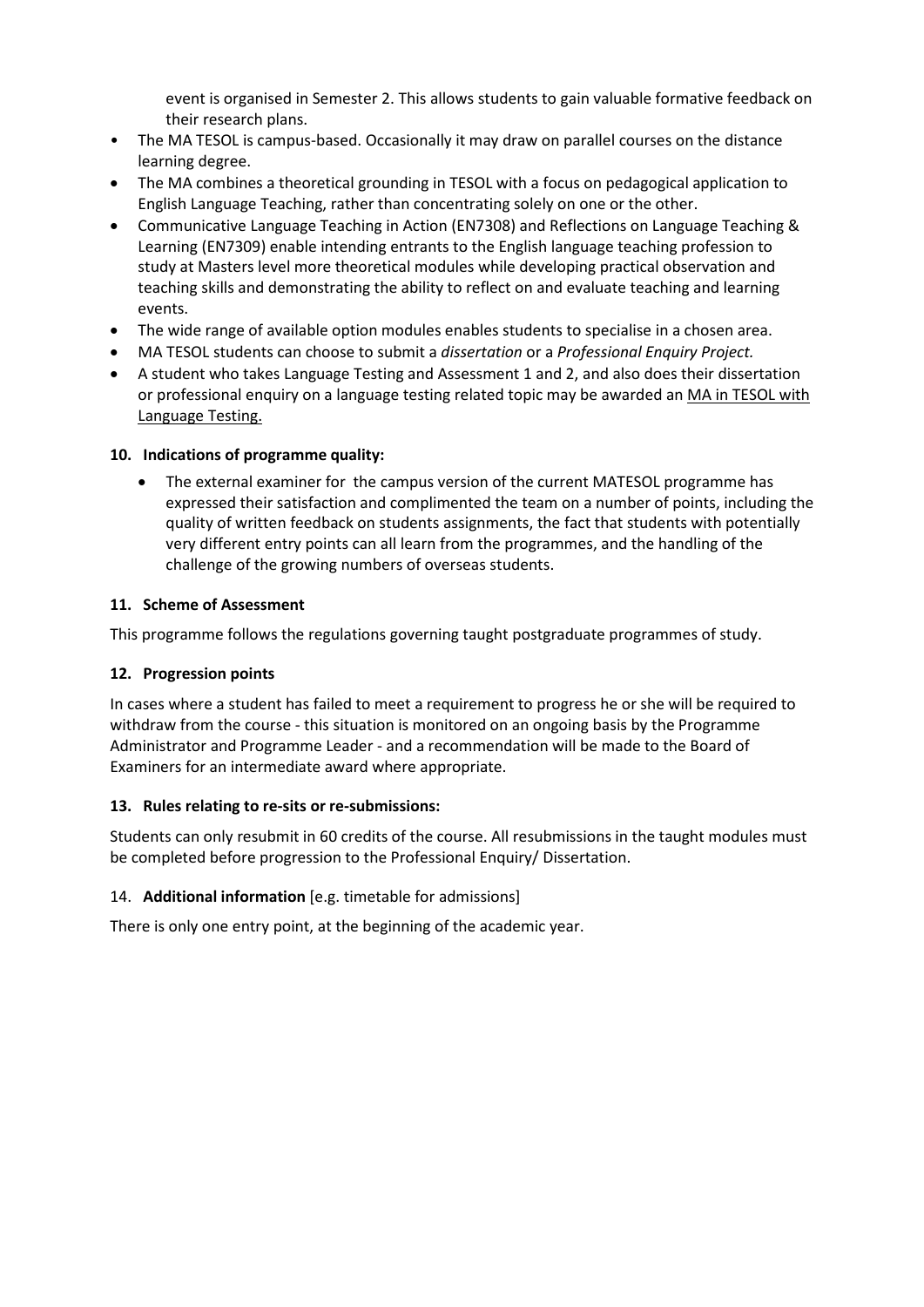### **M.A. TESOL**

#### *Entry Requirements:*

- A relevant 1<sup>st</sup> degree at a good class 2.2. (UK equivalent) or above
- GPA 3 (US equivalent) or above
- Students whose first language is not English or who have not lived in a country where it is the first language for at least three years prior to starting the programme must possess an appropriate English Language qualification

Acceptable evidence includes: GCSE/O-Level English at grade C or above; an overall score of 6.5 in the IELTS test (with a minimum score of 6.0 obtained in each component); a TOEFL 600 (paper) or 90 (IBT)

• Applicants should have demonstrable evidence of engagement with language teaching, e.g. through employment, internship or volunteer teaching.

|                      | <b>Module Code</b> | <b>Module Title</b>                               | <b>Credits</b> |
|----------------------|--------------------|---------------------------------------------------|----------------|
| Compulsory           | EN7308             | Communicative Language Teaching in Action         | 15             |
|                      |                    | (Either Semester)                                 |                |
|                      | EN7309             | Reflections on Language Learning & Teaching       | 15             |
|                      |                    | (Semester Two)                                    |                |
|                      | EN7310             | Second Language Teaching (Semester One)           | 15             |
|                      | EN7311             | Second Language Learning (Either Semester)        | 15             |
|                      | EN7312             | <b>Grammar Awareness (Semester One)</b>           | 15             |
|                      | EN7313             | Phonology and Pronunciation                       | 15             |
|                      | EN7307*            | Professional Enquiry Dissertation OR              | 60             |
|                      | EN7300*            | Dissertation                                      | 60             |
| Optional: students   | EN7316             | Psychological Issues in Language Learning (Either | 15             |
| take one optional    |                    | Semester)                                         |                |
| module per Semester  | EN7306             | Corpus Linguistics and Language                   | 15             |
| (not all options are |                    | Learning/Teaching (Either Semester)               | 15             |
| offered every year)  | EN7314             | Language in Society (Either Semester)             |                |
|                      | EN7315             | Discourse Analysis (Either Semester)              | 15             |
|                      | EN7301**           | Language Testing and Assessment I (Either         | 15             |
|                      |                    | Semester)                                         |                |
|                      | ED7008**           | Language Testing and Assessment II (Either        | 15             |
|                      |                    | Semester)                                         |                |
|                      | EN7302             | Materials Design and Development (Either          | 15             |
|                      |                    | Semester)                                         |                |
|                      | ED7012             | English for Specific/Academic Purposes (Either    | 15             |
|                      |                    | Semester)                                         |                |
|                      | EN7303             | Technology Enhanced Language Learning (TELL)      | 15             |
|                      |                    | (Either Semester)                                 |                |
|                      | EN7305             | Continuing Professional Development for English   | 15             |
|                      |                    | Language Teachers (Either Semester)               |                |

*Permitted assessment combinations – Option modules*